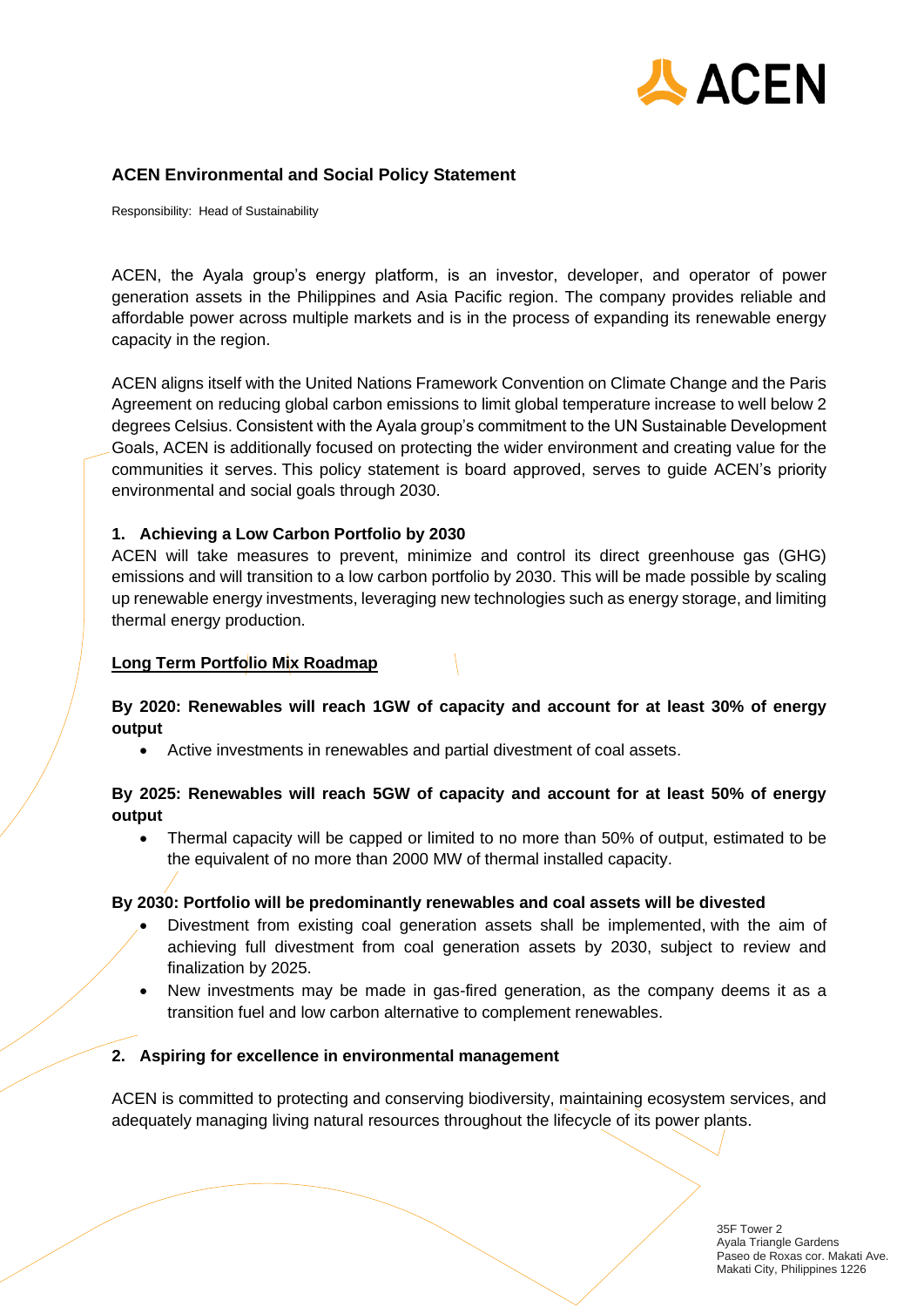

## BIODIVERSITY ASSESSMENTS

- ACEN will conduct a rapid biodiversity assessment prior to engaging a project and at regular intervals after projects begin.
- The assessment will determine whether a habitat is modified, natural, or critical, as defined by IFC Performance Standard (PS) 6, to determine the biodiversity importance of an area.
- ACEN will only operate in a critical habitat if no other viable alternatives within the area exist (e.g., modified or non-critical natural habitats).

## FORESTS / LAND CONVERSION

- Forest areas are categorized by IFC as natural habitats. ACEN will only convert natural habitats if no other viable alternatives within the area exist (e.g., modified or non-critical natural habitats) and external stakeholders have been consulted.
- Mitigation measures will be designed to achieve no net loss, including identifying and protection of set-asides, and/or restoring habitat during and/or after operations.

# ENDANGERED SPECIES

- ACEN will not engage in projects in habitats of significant importance to Critically Endangered or Endangered Species, as listed on the International Union for the Conservation of Nature (IUCN) Red List of Threatened Species if the project would lead to a net reduction of the species over a reasonable period of time.
- If the species is listed nationally / regionally as critically endangered or endangered, in countries that have adhered to IUCN guidance, the critical habitat determination will be made on a project by project basis in consultation with competent professionals.

# MIGRATORY SPECIES

• ACEN will not engage in projects in habitats with migratory species threatened with extinction or migratory species that need or would significantly benefit from international co-operation, as identified by the Convention on the Conservation of Migratory Species of Wild Animals.

# WATER RESOURCES AND AQUATIC HABITATS

- ACEN will conserve water resources, particularly in areas with limited water resources, by using technology such as dry scrubbers and air-cooled systems.
- To manage aquatic habitats, ACEN will reduce intake flow for freshwater rivers and streams, lakes and reservoirs, and estuaries and tidal rivers, to a level sufficient to maintain resource use and biodiversity.

## **3. Fulfilling our commitment to the community**

ACEN is committed to protecting communities, including indigenous populations and vulnerable populations, that are affected by its operations.